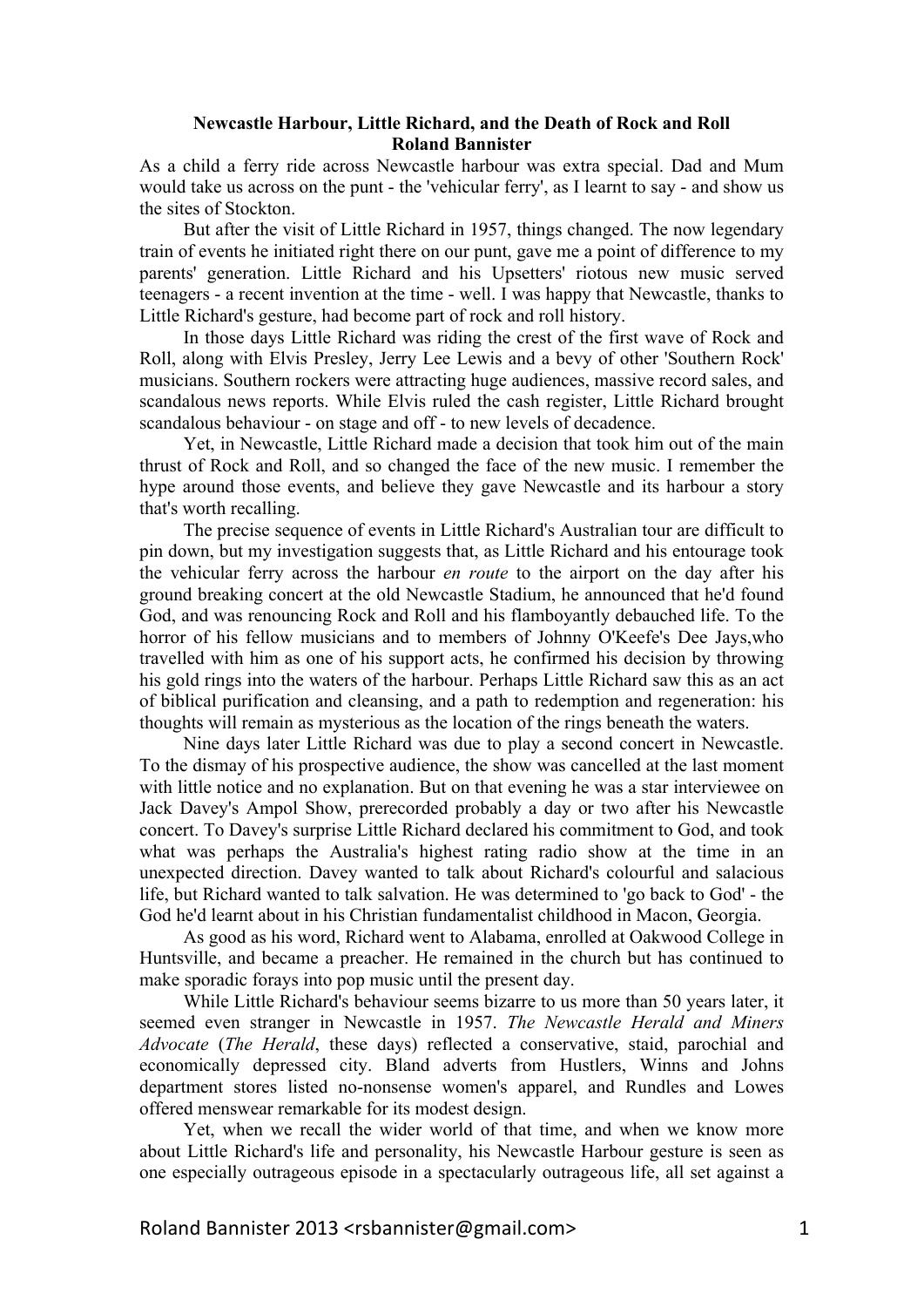slew of world-changing phenomena.

Earlier in that year I was part of a full-house of screaming teenagers at the six o'clock Newcastle concert of Bill Haley and the Comets. While the Haley show opened the door on a new world of experience, I was quick to give Little Richard's concert a miss. News of his camp and maniacal flamboyance, and his kaleidoscopic clothes, suggestive lyrics, and raunchy stage antics had preceded him. He'd arrived in Melbourne wearing a jewelled turban, a canary yellow suit and a crimson cloak. He plastered his face with pancake make-up, wore a huge pompadour hairdo, pounded the piano from a standing position, strutted around the stage, and sang what cultural historian Dr Peter Doyle describes as 'unabashedly carnal songs with a Pentecostal intensity'. News of his on-stage pelvic thrusts suggested a sexual abandon that I did not want to be associated with. What would people think?

Now, more than half-a-century later, I feel miffed about making a bad call here. As it has turned out, Bill Haley's brand of Rock and Roll is now seen as a distinctly tame version of Rock a Billy alongside the superheated, gut-busting ebullience of Little Richard. Even Haley's classic, Rock Around the Clock, now seems sedate, while Little Richard had the grit, the guts, the drive and the stage presence that secured his place as a seminal figure in Rock and Roll.

With Gene Vincent and the Blue Caps, Eddie Cochran, and Alis Leslie ('the female Elvis') and importantly to Australians, Johnny O'Keefe and his Dee Jays as support acts, the Little Richard show was a Rock and Roll blockbuster among the 27 or so Big Shows that entrepreneur Lee Gordon toured across Australia between 1954 and 1961.

The *Herald* reviewer wrote that Little Richard practically invited the audience to drag him off the stage as he went through the pantomime of tearing his clothes and throwing souvenir fragments to the audience in a concert which was 'one of the most riotous in the stadium's history'. Well, of course! He did this at every concert!

The *Herald's* disdain was obvious as it breathlessly reported damage to a grand piano when the drummer in a "musical combination known and Gene Vincent and the Bluecaps' 'stomped over it'". A 'singer' called Eddie Cochran caused teenagers to rush forward to catch his discarded handkerchiefs and in doing so pulled down the footlight protection plates. While 'singing' his 'songs' Little Richard himself gestured as if to cast his rings to the audience: an act that foretells his harbour ring throwing.

'It was,' the *Herald* said, 'a night of feet-stamping, whistling, yelling, audienceparticipation, clapping and singing, essentially juvenile'. Several young Newcastle men wore red pants, and some wore pants with one red leg and one green!

The spectacle of teenagers enchanted by the idea of rebellion, screaming in homage to decadent music idols was foreign to Australia. Parents feared for their children's welfare in the face of the new entertainment with its overtly sexual lyrics and raunchy gestures. The police kept a firm eye on concert audiences, and prevented dancing at some concerts. The Barrier Industrial Council organised a boycott of the Broken Hill shows.

But Richard Penniman - to use his real name - had grown up in Macon, Georgia, in a family committed to conservative southern Christian values. His songs were rooted in the black church music of his youth. Not surprisingly, his life was a constant battle between his religious convictions and the temptations of his life as an entertainer. He sometimes drank too much, and sometimes succumbed to drugs. Details of his sex life would make even seasoned viewers of Friday evening SBS TV blush. His sexual practices and gender preferences covered a wide ambit. Homosexual, group and voyeuristic practices were his faves.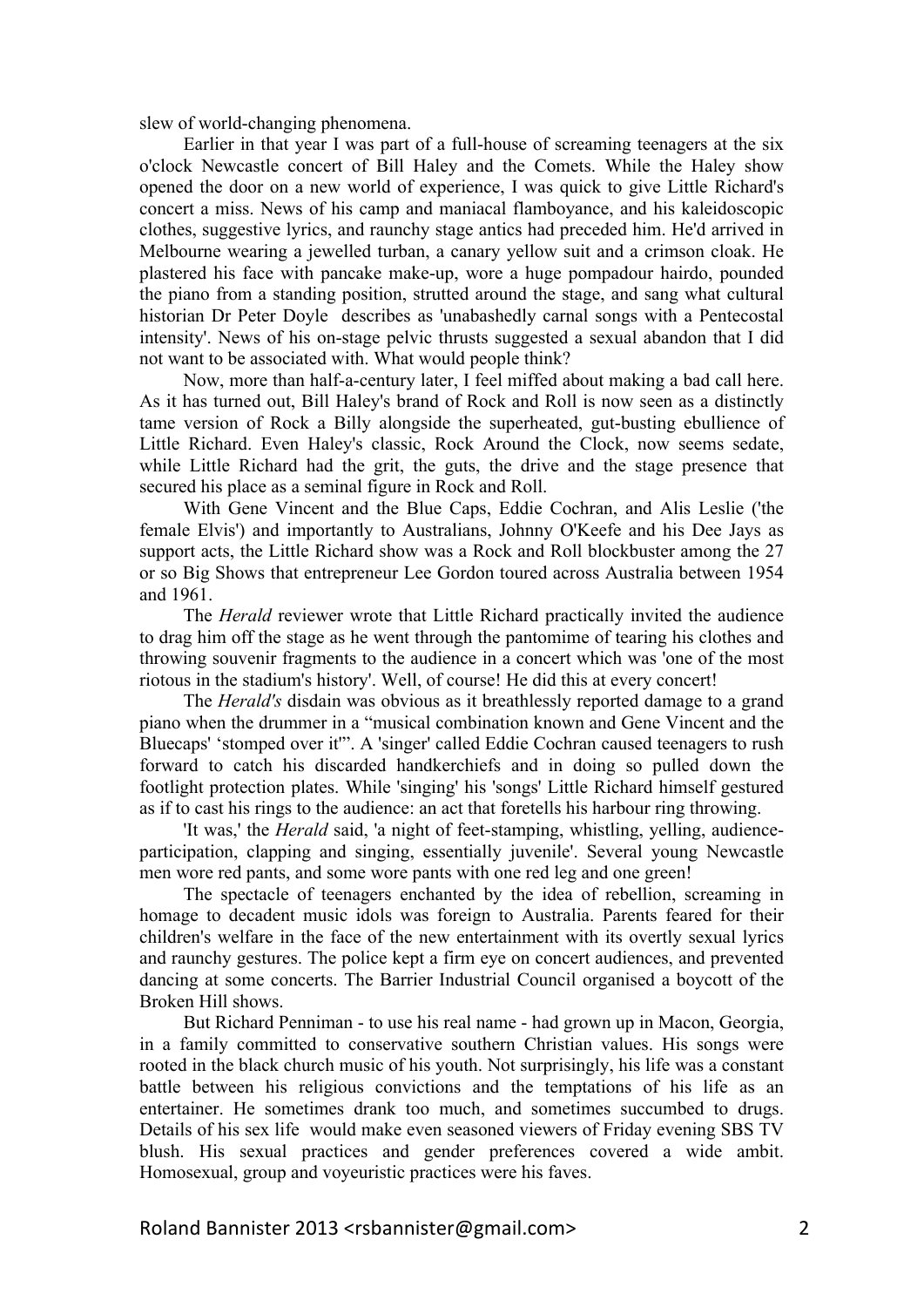Little Richard's reversion to Christianity can be understood in the context of his life at the time. His three day flight across the vast waters of the Pacific had a profound impact. It was his first long flight and his first visit to a foreign country. Then, on a flight from Melbourne to Sydney he saw the engines glow with heat and thought they were on fire. He saw angels support the wings of the aircraft to keep it airborne.

In Newcastle he did as thousands of Australians did and watched the Russian Sputnik 1 glide across the night sky. The portents were horrific for the Western world and especially for Little Richard, who's personal beliefs were sorely tested. The West was aghast because the Russians had beaten the USA in the race to launch the world's first artificial satellite. 'Satellite' became a buzzword with sinister, hypermodern connotations. People grew fearful of what might be 'out there'. Communism and the unknowns of space fused into one big scare. Religious fundamentalists feared that the lights in the sky spelt the end of the world. While Sputnik had Australians and Little Richard enthralled, perplexed, and amused, the British Government were busy detonating Atom bombs in tests at Maralinga, in the South Australian desert.

In India, wise Pandit Nehru warned that while humankind had demonstrated an enormous technological capacity in launching the satellite, we'd let technical knowhow run ahead of our capacity to handle our creations. International policies, Nehru warned, were still at a Stone Age level and wars were endemic. In a lighter moment, a wry advert in The *Herald* announced that Sputnik would land in Dangar Park during the Miss Mayfield competition.

To add to Little Richard's worries, Gene Vincent and his musicians were on a perpetual bender. And Aussie teenagers - many of them newly minted bodgies and widgies - were, in Doyle's words, 'converging as though summoned by secret signals' to Little Richard's concerts in a period '...of portents and other worldly visitations'.

Little Richard himself was exhausted from constant travel and performance commitments, and was stricken with guilt about the life he was living. The "lights in the sky' - the satellites - were, he told Jack Davey '... a sign that the Lord is coming soon. And I want to dedicate my life to God."

Little Richard may have found God, but he was not yet quite ready to leave the secular world he so enthusiastically embraced. At the end of the interview he launched into a riotous performance of his song Long Tall Sally, and the audience screamed with delight. But in his second Wollongong show Little Richard took a break to distribute religious tracts and to preach about the need to find God. In Melbourne he stopped the show for 20 minutes of Bible reading. Then, a few days after arriving back into the USA he honoured one last recording commitment in Los Angles, before settling into a religious life.

Little Richard's legacy is considerable. His songs are Rock an Roll classics and helped shape popular music. His withdrawal from Rock and Roll gave breathing space for others; Elvis especially. And not least among Little Richard's contributions to music in Australia was the leg up his concerts gave to Johnny O'Keefe.

The antics on Newcastle harbour heralded the decline of the first wave of Rock and Roll. Doyle points out that Little Richard was the first of the great 1950s rockers to leave the business, and that others were quick to follow: in March 1958 Elvis went to Germany as a soldier in the US Army; in May 1958 the revelation that Jerry Lee Lewis at age 22 had married his thirteen year old cousin - his third wife - slowed his career somewhat; the Payola scandals in which disc jockeys were paid to promote certain artists brought disrepute; Buddy Holly and Ritchie Valens died in February 1959 when their hired plane fell out of the air. At about the same time Chuck Berry